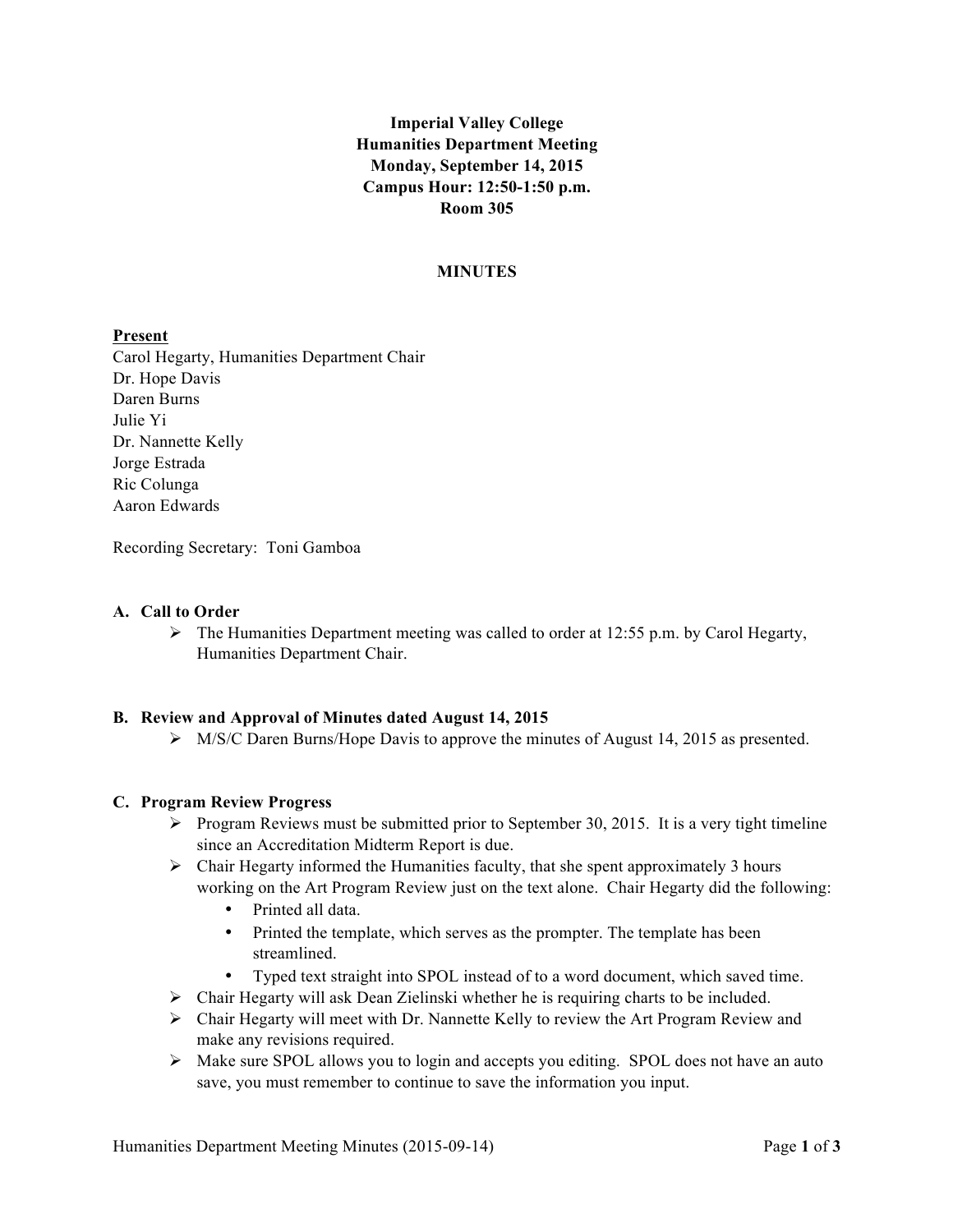- $\triangleright$  Aaron Edwards stated he will be meeting with Jose Carrillo to upload the information off a flash drive into SPOL. The process should take about half an hour.
- $\triangleright$  At least one goal should be included. A goal you are willing to track.
- $\triangleright$  Chair Hegarty will be sending out an inquiry to the Humanities program group regarding the Humanities 100 goal which should be included. She will also include Javier Rangel who teaches Humanities 262 – Chicano/Chicana Studies.
- $\triangleright$  Once Program Review is submitted every 3 years as it should be, trends will be more apparent.
- $\triangleright$  Daren Burns inquired about SPOL (Strategic Planning Online). He was directed to the webpage to the online link. Chair Hegarty provided a some history stating we are the only College in California using SPOL.

### D. **Substitution Certificatio**n

- $\triangleright$  Chair Hegarty reminded the Humanities faculty present to submit online sub requests on a timely manner, within the month subbing.
- $\triangleright$  You must also enter your absence electronically in order for it to be recorded by HR during the month you are absent.
- Ø Part-Time Instructor Jorge Estrada stated he had submitted all dates and total hours he recently subbed for Linda Freitas on one ticket. He will contact Martha Sanchez to inquire if he submitted the information correctly.

# **E. Other**

- $\triangleright$  Aaron Edwards shared that the Philosophy Club is fundraising to attend the Skeptics Conference to be held in Springfield, Missouri on November 13-15, 2015. The club has been having tostada sales, and crowd funding online to raise funds to attend the conference. Over \$2,000.00 dollars has been raised thus far, which will allow 8 students to attend the conference and only pay \$100.00 out of pocket expenses.
- $\triangleright$  Dr. Hope Davis will be presenting at the Curriculum meeting on Thursday. Her presentation will be on dropping the cap on Music performance classes including choir and the ensemble classes. Every semester for years, these classes are placed on the jeopardy list and cancelled due to low enrollment. The cap is presently set at 30 for most classes which is too high.
- $\triangleright$  The Fall 2016 schedule is due September 30, 2015. The schedule is to be submitted without faculty selection; however, Humanities because it is specialized does submit with faculty names to have an idea who will be teaching. The Fall 2015 schedule will be repeated which will facilitate the process.
- $\triangleright$  Dr. Kelly would like to include an online class in the future to the schedule.
- $\triangleright$  Music 102 class taught by Ric Colunga will need to be offered in the day time in order to meet enrollment.
- $\triangleright$  Aaron Edwards' class schedule will need to be adjusted. He would like to teach a PHIL 102 class.
- $\triangleright$  Chair Hegarty would like to have a website set up to include the various music groups similar to the website for the Art Gallery. The site could include performance dates and have an informational link for each of the music groups. Omar Ramos could be asked to set up the site and she is willing to update the website once it is launched. Requesting navigation ideas and photos from the music faculty for the set up.